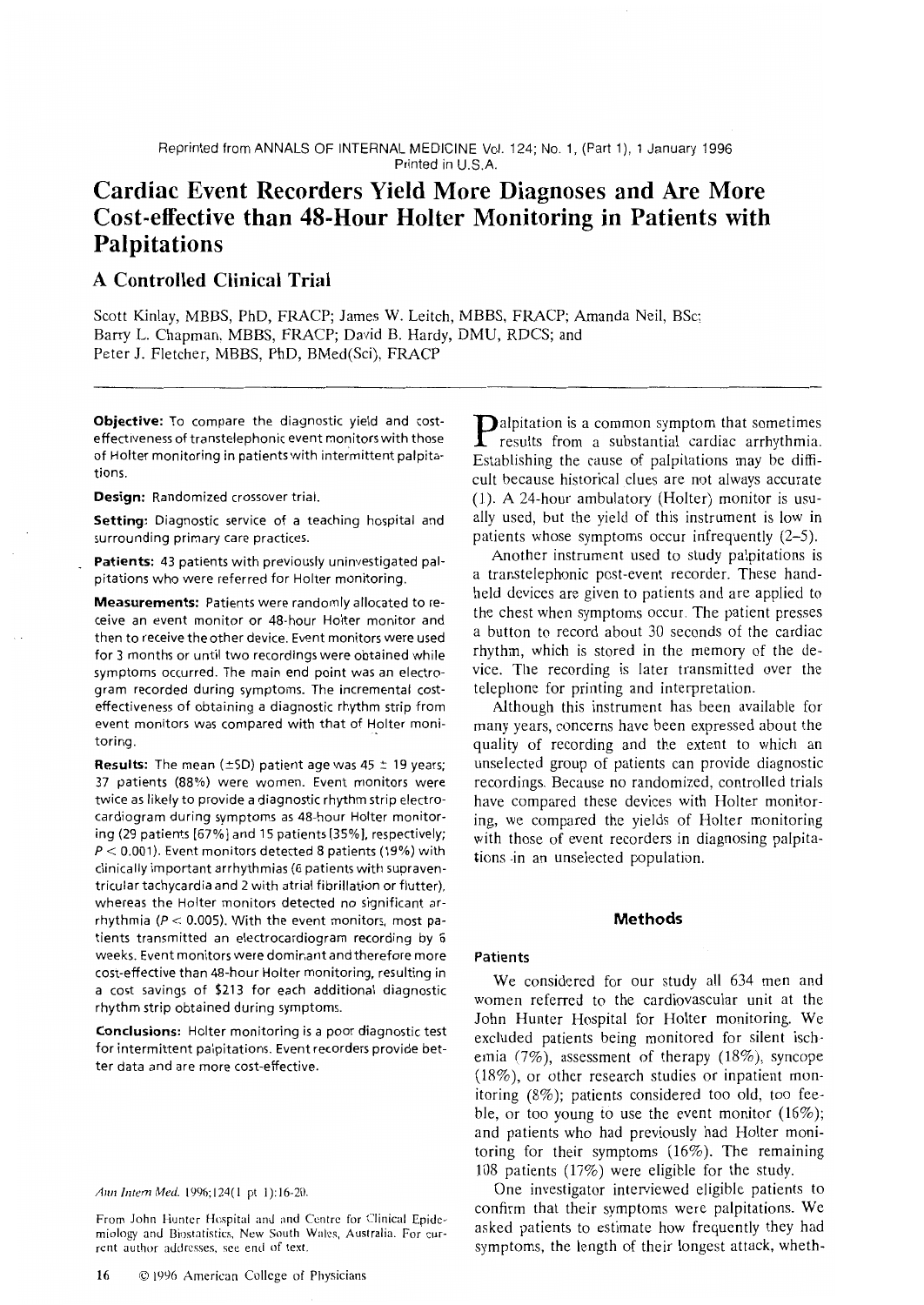er their palpitations were regular, and whether they smoked or had a history of hypertension or ischemic heart disease. Each patient provided informed consent, and the Hunter Health Service ethics committee approved the study.

Our study was a randomized crossover trial. Each patient was randomly allocated to have either 48 hours of Holter monitoring (Marquette Electronics, Sydney, New South Wales, Australia) or an event monitor (Aerotel, Israel; Medtronic, Minneapolis, Minnesota). The patient kept the event monitor until two recordings were obtained during symptoms or until 3 months had passed. After the first monitor was returned, the patient was given the other device.

During Holter monitoring, patients were asked to record in a diary when their index palpitation symptoms occurred during the 48-hour recording period. Patients also recorded the symptoms associated with their palpitations, including dizziness, nausea, shortness of breath, chest discomfort or pain, and arm pain. We defined these criteria before the study. To check the correctness of the interpretation of arrhythmias, we used a full-disclosure method that allowed review of all 48 hours of electrogram recording. A cardiologist blinded to the results from the event recorder read the reports and electrocardiogram printouts of arrhythmias during symptomatic and asymptomatic periods. Tracings for the event recorder were read by another cardiologist who was also blinded to patient data and results of 48-hour Holter monitoring.

#### **End Points**

The primary end point was an electrocardiogram rhythm strip obtained while symptoms occurred that would establish a cardiac or noncardiac cause of the symptoms. The secondary end point was a clinically significant cardiac arrhythmia defined before the study as symptomatic sustained supraventricular tachycardia (supraventricular rate,  $>15$  beats/min), atrial fibrillation or flutter, sustained ventricular tachycardia (ventricular rate,  $>10$  beats/min), sinus pause longer than 3 seconds, non-Wenckebach second-degree heart block, or third-degree heart block.

#### **Statistical Analysis**

We analyzed the data using the STATA program (Stata, College Station, Texas). Because all patients received both devices, we used an exact binomial test of untied pairs to determine the statistical significance of the primary and secondary end points  $(6).$ 

#### **Cost-Effectiveness Analysis**

We calculated incremental cost-effectiveness ratios (the additional cost per additional health outcome) of event monitors compared with Holter monitors for the primary and secondary end points. All costs were in 1994-1995 Australian dollars. The analysis was based on a time horizon of 21.5 weeks. which we estimated to be the period during which the study cohort of 43 patients (who could use either monitor) would present for monitoring. Assuming that the event monitors would be given to patients for 6 weeks, approximately 13 event monitors were required to monitor these 43 patients for 21.5 weeks.

We used a societal perspective in our analysis and estimated direct medical costs of capital, labor, and consumable goods and nondirect medical costs of telephone calls (event monitors only). We excluded overhead costs for central administration. cleaning, heating, and so forth (direct medical costs) and for travel expenses (direct nonmedical costs) on the assumption that these variables would not differ between the devices.

We calculated equivalent annual costs for capital using an annuitization procedure in which we assumed an expected life span of 5 years for both monitors and a  $5\%$  discount rate. The five Holter monitors and the analysis system in our unit cost approximately \$106 193; this results in an equivalent annual cost of \$24 528. Because Holter equipment is used for purposes other than investigating palpitations, we apportioned joint costs on the basis of the percentage of use attributed to patients with intermittent palpitations  $(17%)$ . We apportioned an annual service cost, estimated to be 4.1% of the capital cost, on the same basis. The cost of 13 event monitors was estimated to be \$6500 (Micromedical Industries, Labrador, Queensland, Australia), which resulted in an annual equivalent cost of \$1561.

We estimated labor costs for technicians, secretaries, and cardiologists according to time and motion for the last five patients investigated. Our technicians spent an average of 113 minutes to explain how to use, put on, and remove the Holter monitor and how to analyze and download the tapes. Thirtyfive minutes was needed to explain the event recorders and to prepare the rhythm strip for reporting. A cardiologist could interpret the Holter monitor recordings in about 16 minutes and could interpret the event monitor recordings in 2 minutes; the respective times for secretarial work were 10 minutes and 5 minutes. We assigned a value to these services using wages that were positively adjusted for annual and sick leave, superannuation entitlements, and worker's compensation premiums.

We assessed the robustness of the results in multiway sensitivity analyses that examined the changes in the discount rate ( $0\%$  and  $10\%$ ), a  $20\%$  increase and decrease in service and labor costs, and a reduction of the proportion of Holter monitor costs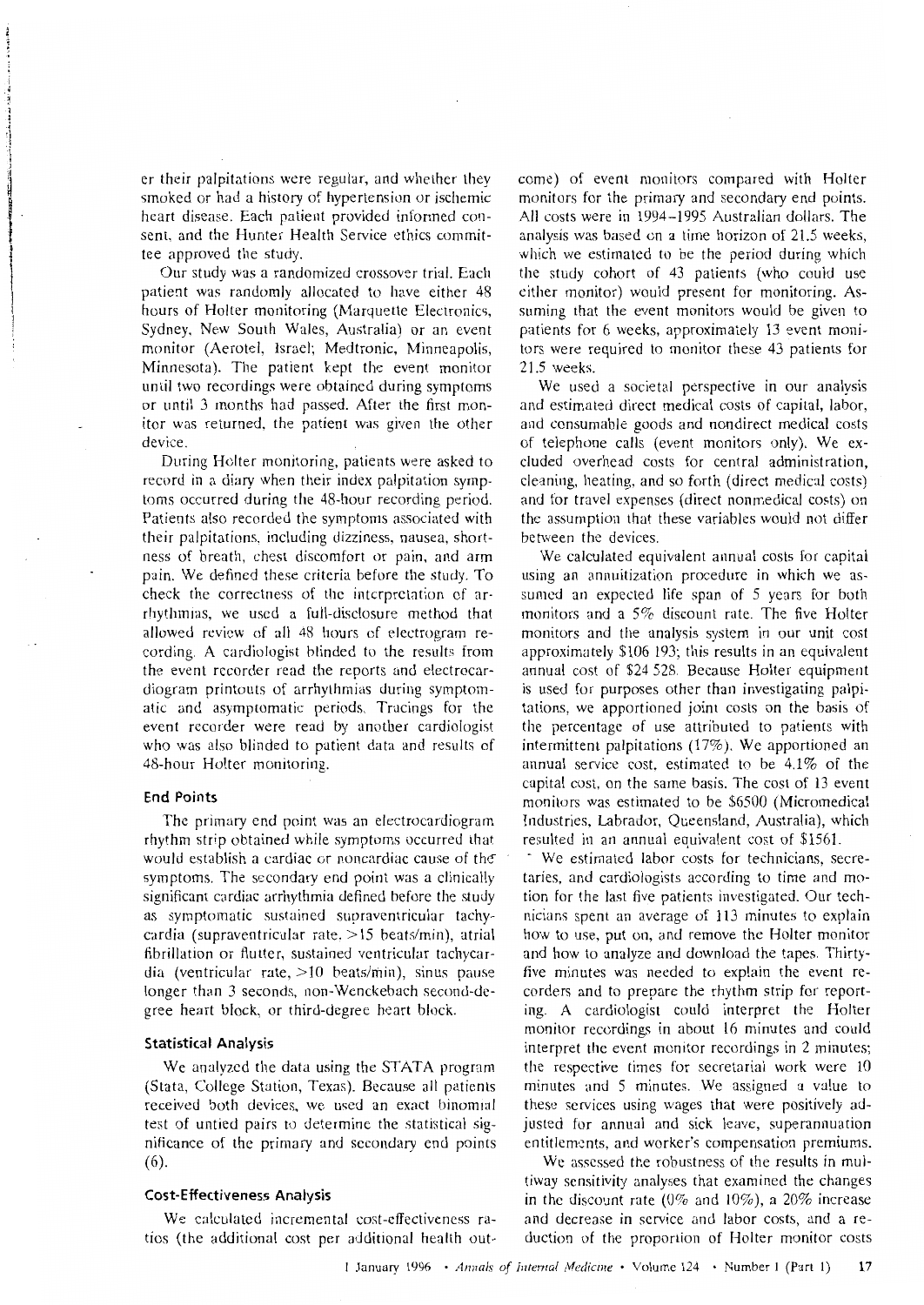# Table 1. Number of Patients with an Electrocardiogram<br>Recorded during Symptoms or with Clinically<br>Significant Arrhythmia\*

| Variable                                      | Holter Monitor       | Event Monitor                     |  |
|-----------------------------------------------|----------------------|-----------------------------------|--|
|                                               | $n\frac{\gamma}{6}$  |                                   |  |
| Recording during<br>symptoms [95% CI]         | 15 (35) [21% to 49%] | 29 (67) [53% to 81%] <sup>+</sup> |  |
| Clinically significant<br>arrhythmia [95% CI] | $0(0)$ [0% to 3%]    | 8 (19) [8% to 30%]‡               |  |

\* Forty-three patients participated in the study.<br>  $t P < 0.001$  from paired test.<br>  $t P < 0.005$  from paired test.

attributed to Holter monitor use from  $17\%$  to  $10\%$ . The effectiveness was also varied by the  $95\%$  CIs.

#### Results

Of the 108 eligible patients, we asked 45 (40%) to participate in the study. We did not ask the others to participate because the two chief investigators were not available to interview them. Of the 45 patients asked, 43 (96%) completed the study. Two persons withdrew before receiving the event monitor because the Holter monitor leads were too uncomfortable.

Thirty-eight participants (88%) were women, and the mean age of all patients ( $\pm$ SD) was 45  $\pm$  19 years. Thirty-four patients (81%) reported that palpitations occurred at least every 2 weeks, and 24  $(56%)$  believed that their palpitations were regular; the average estimate of the longest attack was  $74 \pm 159$  minutes. The mean resting pulse rate was  $76 \pm 15$  beats/min; systolic blood pressure was  $131 \pm 26$  mm Hg; and diastolic blood pressure was  $77 \pm 12$  mm Hg. Four patients reported a history of ischemic heart disease,  $14$  (33%) reported a history of hypertension, and 7 (16%) were smokers. Twen\_ ty-four patients  $(56\%)$  were randomly allocated to receive the 48-hour Holter monitor before receivins the event recorder.

Table 1 lists the results for the primary and secondary end points. Thirty patients  $(70\%)$  sent in at least one electrocardiogram recorded by the event monitor while symptoms occurred. Two patients had a technically inadequate electrocardiogram recording transmission, but I patient subsequently sent fwo rhythm strips showing sinus rhythm. There\_ fore, 29 patients ( $67\%$ ) sent at least one recording from an event recorder that could be interpreted compared with the approximately one third of pa\_ tients who obtained recordings during symptoms with the Holter monitor ( $P < 0.001$ ). Furthermore, the Holter monitor detected no clinically significant arrhythmias. During event recorder monitoring, a

clinically significant arrhythmia was documented in each of 8 patients (19%) (Tables 1 and 2; Figure 1).

Of the 29 patients who recorded an electrocardiogram with the event monitor,  $20$  (69%) made two recordings and returned the monitor before the maximum 3 months allowed. For 13 patients  $(65%)$ who sent in two recordings, the two recordings showed the same rhythm. For the remaining 7 pashowed the same rhythm. For the remaining 7 patients, the discordant rhythms were supraventricular tachycardia and sinus tachycardia in 3 patients (2 of whom had supraventricular tachycardia on the first recording), atrial flutter and ventricular premature beats in 1 patient (atrial flutter on the first recording), sinus tachycardia and ventricular premature beats in 1 patient, and sinus rhythm and ventricular premature beats in 2 patients.<br>Of the 15 patients in whom symptoms occurred

during 48-hour Holter monitoring, 4  $(27%)$  had 2 separate symptomatic episodes. In 2 of these 4 patients, the rhythm recorded during symptoms was the same (sinus tachycardia). Both discordant patients had ventricular premature beats with one tients had ventricular premature beats with one symptomatic episode and sinus rhythm with the

other.<br>Figure 2 shows the cumulative number of patients who sent an electrocardiogram obtained by the event recorder during symptoms, according to the time taken to record a symptomatic episode. the time taken to record a symptomatic episode. Most patients who eventually sent in recordings did so by 6 weeks.<br>Table 3 shows the costs and incremental cost-

effectiveness of event monitors compared with those of Holter monitors. Event recorders were dominant in obtaining an electrocardiogram during symptoms, In obtaining an electrocardiogram during symptoms, resulting in a \$213 cost savings per additional out\_ come detected. Event recorders were dominant compared with Holter monitors in all scenarios ex amined in the sensitivity analyses. Labor costs ac counted for  $52\%$  of Holter monitor costs and  $41\%$ of event monitor costs.



Figure 1. Electrocardiogram recording from an event recorder showing atrial fibrillation during palpitltions.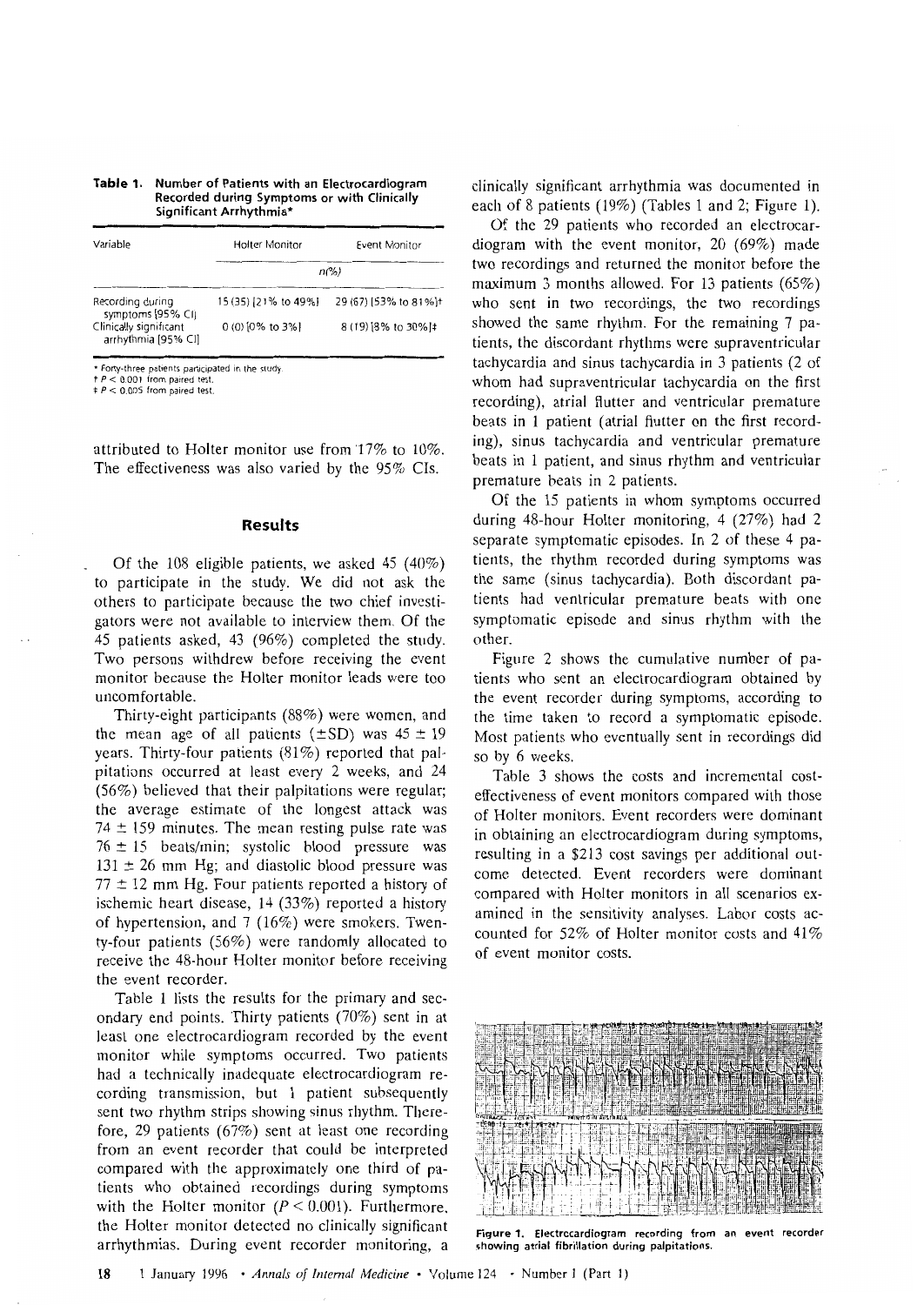| <b>Table 2.</b> Types of Cardiac Rhythm from Electrocardio- |  |  |
|-------------------------------------------------------------|--|--|
| grams Recorded during Symptoms                              |  |  |

| Variable                            | Holter Monitor | Event Monitor |  |  |
|-------------------------------------|----------------|---------------|--|--|
|                                     | $n\frac{9}{6}$ |               |  |  |
| Supraventricular tachycardia        | 0(0)           | 9(18)         |  |  |
| Atrial fibrillation or flutter      | 0(0)           | 3(6)          |  |  |
| Ventricular ectopic beats           | 4(21)          | 6(12)         |  |  |
| Sinus tachycardia                   | 7 (37)         | 14 (29)       |  |  |
| Sinus rhythm                        | 8(42)          | 17(35)        |  |  |
| Total electrocardiogram recordings* | 19 (100)       | 49 (100)      |  |  |

'In some patients, more lhan one type of cardiac rhythm was recorded

#### Discussion

The diagnosis of interrnittent palpitations is often difficult; the principal concern is whether symptoms are caused by a cardiac arrhythmia. In our study, 48-hour Holter monitoring recorded the cardiac rhythm while synrptonrs occurred in about one third of the patients, but it did not identify the eight patients (19%) who had a significant arrhythmia (that is, an arrhythmia that would lead to active treatment). This suggests that 48-hour Holter monitoring is a poor test for diagnosing cardiac arrhythmia as a cause of intermittent palpitations. The event recorders were twice as likely as the Holter monitors to provide a recording during symptoms.

Other studies comparing transtelephonic event recorders with Holter monitoring were not randomized  $(5, 7-11)$  and studied selected patients who had negative Holter monitoring results (8, 10, 11). In addition, it is not clear whether any of the studies comparing patients who had both monitors included blinded assessment of the recordings or used an appropriate paired statistical test.

Two studies of real-time event recorders, in which patients transmit a recording over the telephone while symptoms are occurring, reported a diagnostic yield of about 50%  $(5, 7)$ . In contrast, the newer event recorders, such as the ones used in our study, have a memory facility that allows the patient to record the electrocardiogram during symptoms and transmit the recording at a later convenient time. The diagnostic yield of the newer devices reported in other studies is closer to our results (range,  $55\%$  to  $83\%$ ) (3, 4, 10).

The types of arrhythmia detected by event recorders in other studies are also consistent with our results. Several studies have found that  $28\%$  to  $66\%$ of patients whose symptoms were recorded have sinus rhythm  $(3, 4, 7, 9-11)$ , a finding similar to that in 11 of 29 patients  $(38\%)$  in our study. In two other studies, event monitors recorded supraventricular tachycardia and atrial fibrillation or flutter in 19% (5) and 29% (3) of patients, respectively, compared with 19% in our study.

In our study, 6 weeks was sufficient for using the event monitor. In a report of a company database of patients who used event monitors,  $96\%$  of patients sent their first recording by 4 weeks  $(12)$ . Although 4 to 6 weeks is usually adequate, some patients with very infrequent symptoms may need to use the event monitor for a longer period.

Although the event recorders had a greater diagnostic yield, some discordance was seen  $(35%)$  in the rhythms sent by patients who had two recordings. Discordance was also seen with 48-hour Holter monitoring in two of the four patients in whom two symptom episodes were recorded. Although most clinically significant arrhythmias were seen on the first recording from event monitors, obtaining at ast recording from event monitors, obtaining at cast two recordings with symptoms are occurring<br>nay be prudent may be prudent.<br>Our study had adequate statistical power to ad-

dress the main study hypotheses, but it was small. In a larger study, some patients with clinically significant arrhythmias recorded using 48-hour Holter monitoring would have been identified; we found no such patients in our study. Other studies have found that Holter monitors identify small numbers of patients with tachyarrhythmias. In one study of  $40$ patients, 24-hour Holter monitoring identified 2 patients with tachyarrhythmias, but these arrhythmias were not described further and were defined as any rhythm with a ventricular rate of 110 beats/min or greater (including sinus tachycardia) (11). In another study, 36 of 76 patients were given a 12-hour Holter monitor (5). Of the 7 patients with a recording during symptoms, 1 had paroxysmal atrial tachycardia, 4 had premature contractions, and 1 had cardia, 4 had premature contractions, and t had junctional Wenckebach phenomenon (5).

The percentage of patients in whom 48-hour<br>Holter monitoring recorded an electrocardiogram Iloltcr nronitoring recorded an electrocardiogram during symptoms was inglier in our study  $(33/6)$ 



diogram from an event recorder by the number of days needed to record an electrocardiogram while symptoms were occurring.

1 January 1996 · Annals of Internal Medicine  $\cdot$  Volume 124 · Number 1 (Part 1) 19

 $\sim$   $\sim$   $\sim$  $\overline{\phantom{a}}$